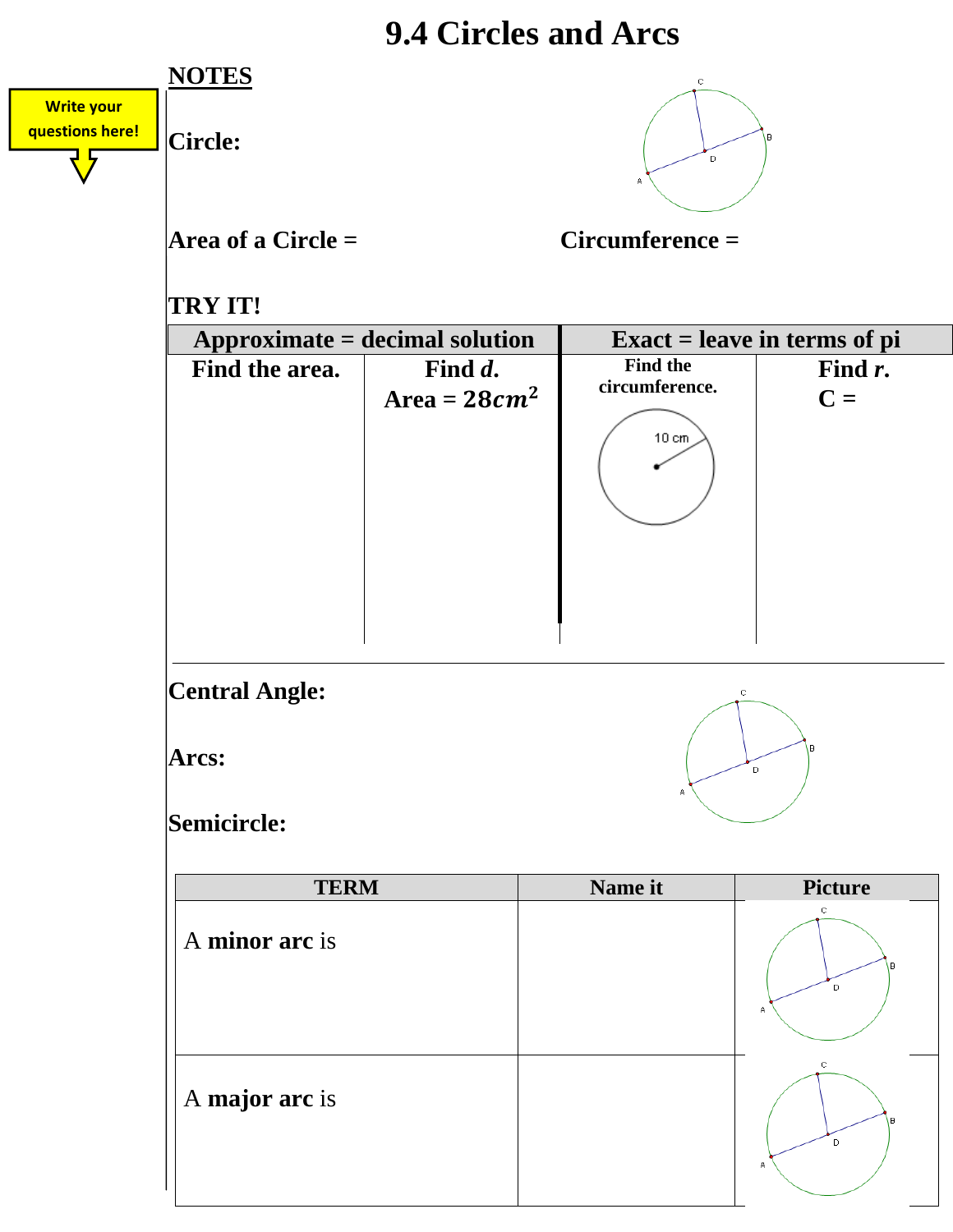

**Summarize your notes!**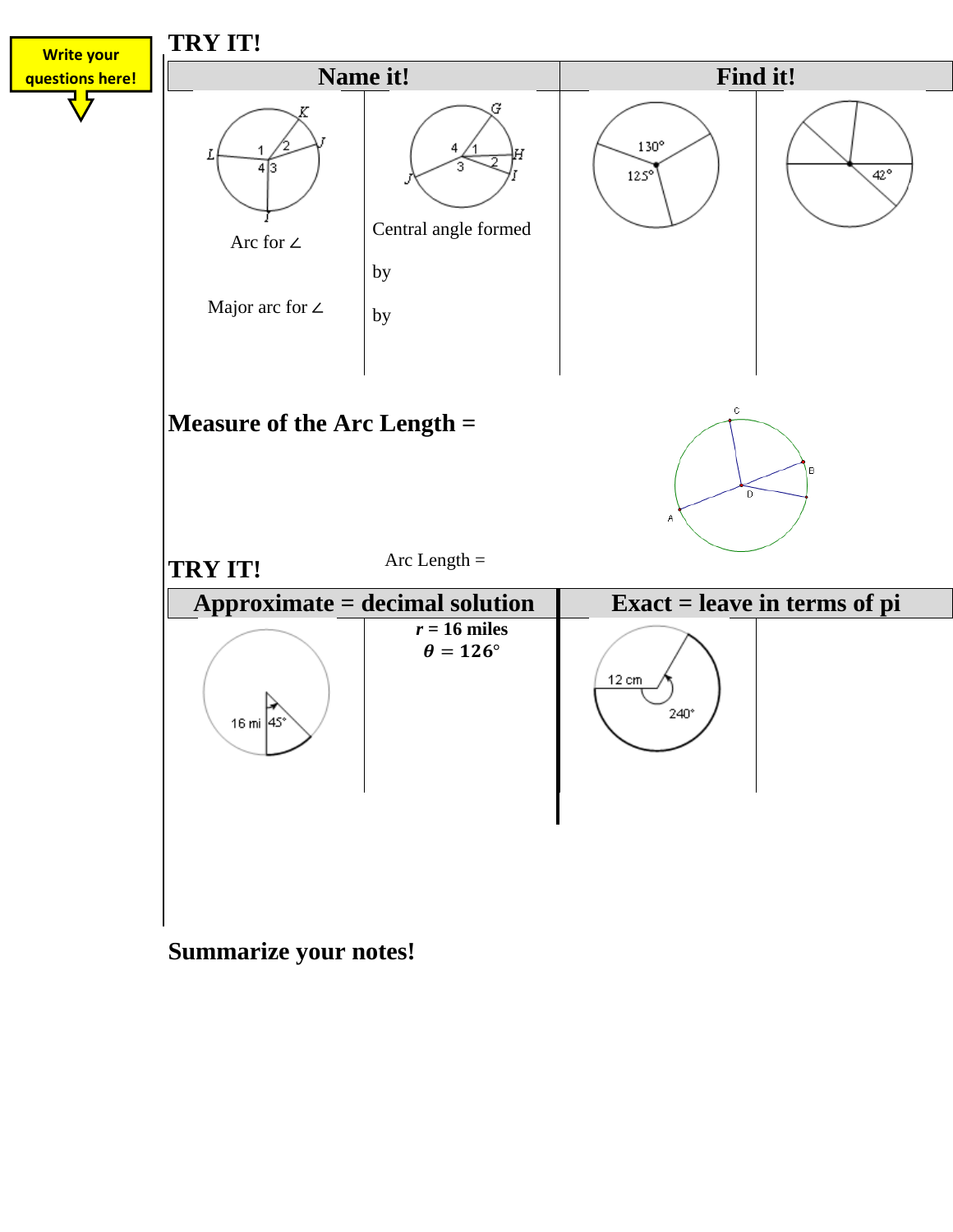## **9.4 PRACTICE**

| Draw the picture. Find the area and circumference. Label your answer! Round to the nearest tenth. |                                                                     |
|---------------------------------------------------------------------------------------------------|---------------------------------------------------------------------|
| 1. Circle with radius of 5 m.                                                                     | 2. Circle with diameter of 12.5 ft.                                 |
|                                                                                                   |                                                                     |
|                                                                                                   |                                                                     |
|                                                                                                   |                                                                     |
|                                                                                                   |                                                                     |
|                                                                                                   |                                                                     |
|                                                                                                   |                                                                     |
|                                                                                                   |                                                                     |
|                                                                                                   |                                                                     |
| Find the missing part of the circle. Label your answer! Round to the nearest tenth.               |                                                                     |
| 3. Find the radius given a circle with circumference 18 ft.                                       | 4. Find the diameter given a circle with area 196 $yd^2$            |
|                                                                                                   |                                                                     |
|                                                                                                   |                                                                     |
|                                                                                                   |                                                                     |
|                                                                                                   |                                                                     |
|                                                                                                   |                                                                     |
|                                                                                                   |                                                                     |
|                                                                                                   |                                                                     |
| Find the circumference of each. Label your answer! Round to the nearest tenth.                    |                                                                     |
| 5.                                                                                                | 6. Circle with area of 16.6 $cm2$                                   |
|                                                                                                   |                                                                     |
|                                                                                                   |                                                                     |
|                                                                                                   |                                                                     |
| $11$ in                                                                                           |                                                                     |
|                                                                                                   |                                                                     |
|                                                                                                   |                                                                     |
|                                                                                                   |                                                                     |
|                                                                                                   |                                                                     |
|                                                                                                   |                                                                     |
| Find the area of each. Label your answer! Express your answer in terms of pi.                     |                                                                     |
| 7.                                                                                                | 8. Circle with circumference of $24\pi$ cm                          |
|                                                                                                   |                                                                     |
|                                                                                                   |                                                                     |
|                                                                                                   |                                                                     |
| $20 \text{ cm}$                                                                                   |                                                                     |
|                                                                                                   |                                                                     |
|                                                                                                   |                                                                     |
|                                                                                                   |                                                                     |
|                                                                                                   |                                                                     |
|                                                                                                   |                                                                     |
|                                                                                                   |                                                                     |
| Draw the following.                                                                               |                                                                     |
| 9. Circle P with $m\widehat{AB} = 50$ and radius of 4 cm.                                         | 10. Circle K with semicircle $\widehat{EFG}$ and diameter of 12 in. |
|                                                                                                   |                                                                     |
|                                                                                                   |                                                                     |
|                                                                                                   |                                                                     |
|                                                                                                   |                                                                     |
|                                                                                                   |                                                                     |
|                                                                                                   |                                                                     |
|                                                                                                   |                                                                     |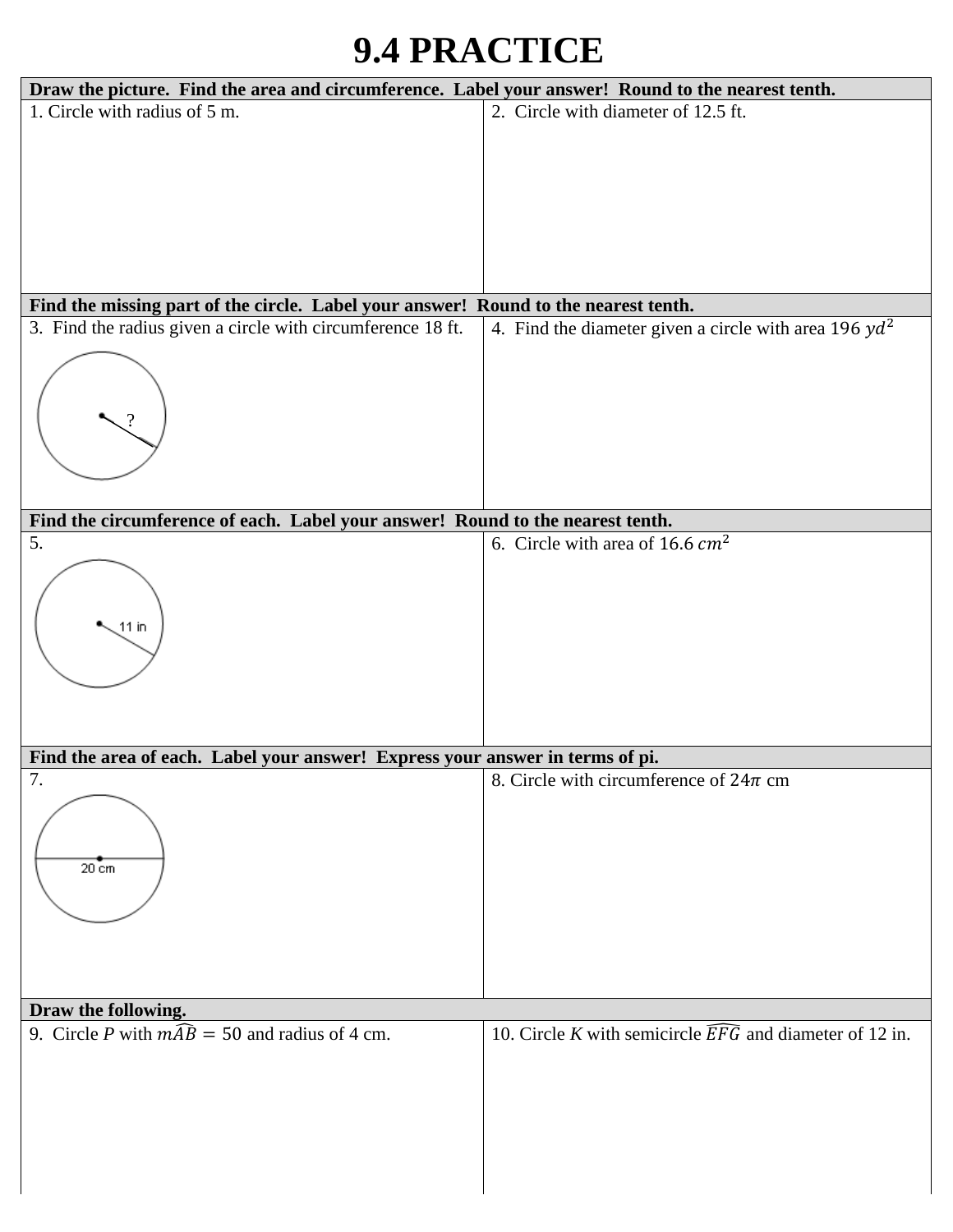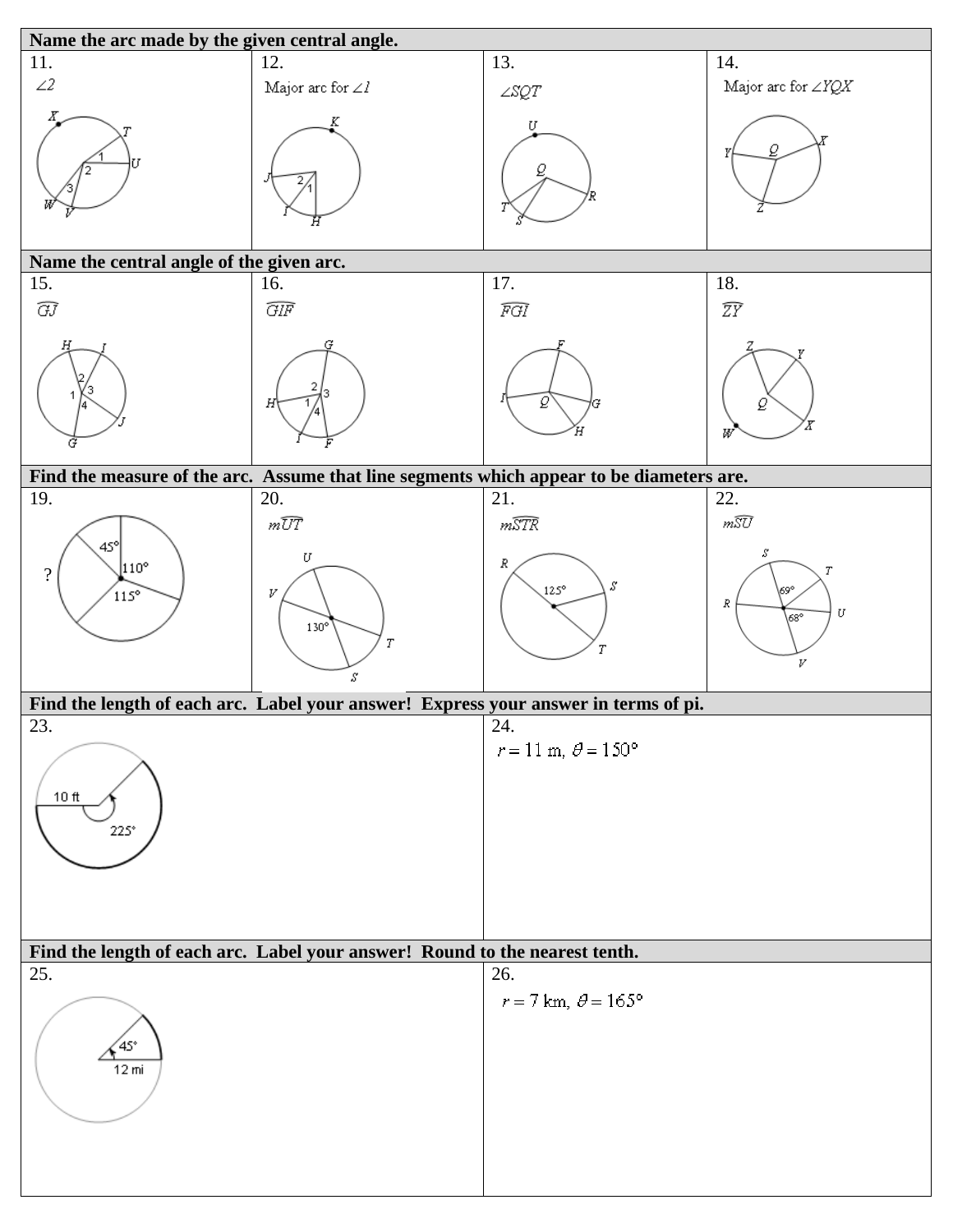

## **9.4 APPLICATION**



Watch the application walk through video if you need extra help getting started!

- 3. Mr. Kelly loves to ride horses. He even has a bumper sticker that says "Horse lovers are STABLE people". To train his horses he uses a circular ring with radius of 12 meters. Mr. Kelly stands in the middle of the circle yelling, "Canter you move any faster?" as the horse runs circles around him.
	- a. If the horse runs 30 laps around the ring, how far will the horse have travelled?



b. A stubborn horse will only run three fifths of a lap. How far did it go?